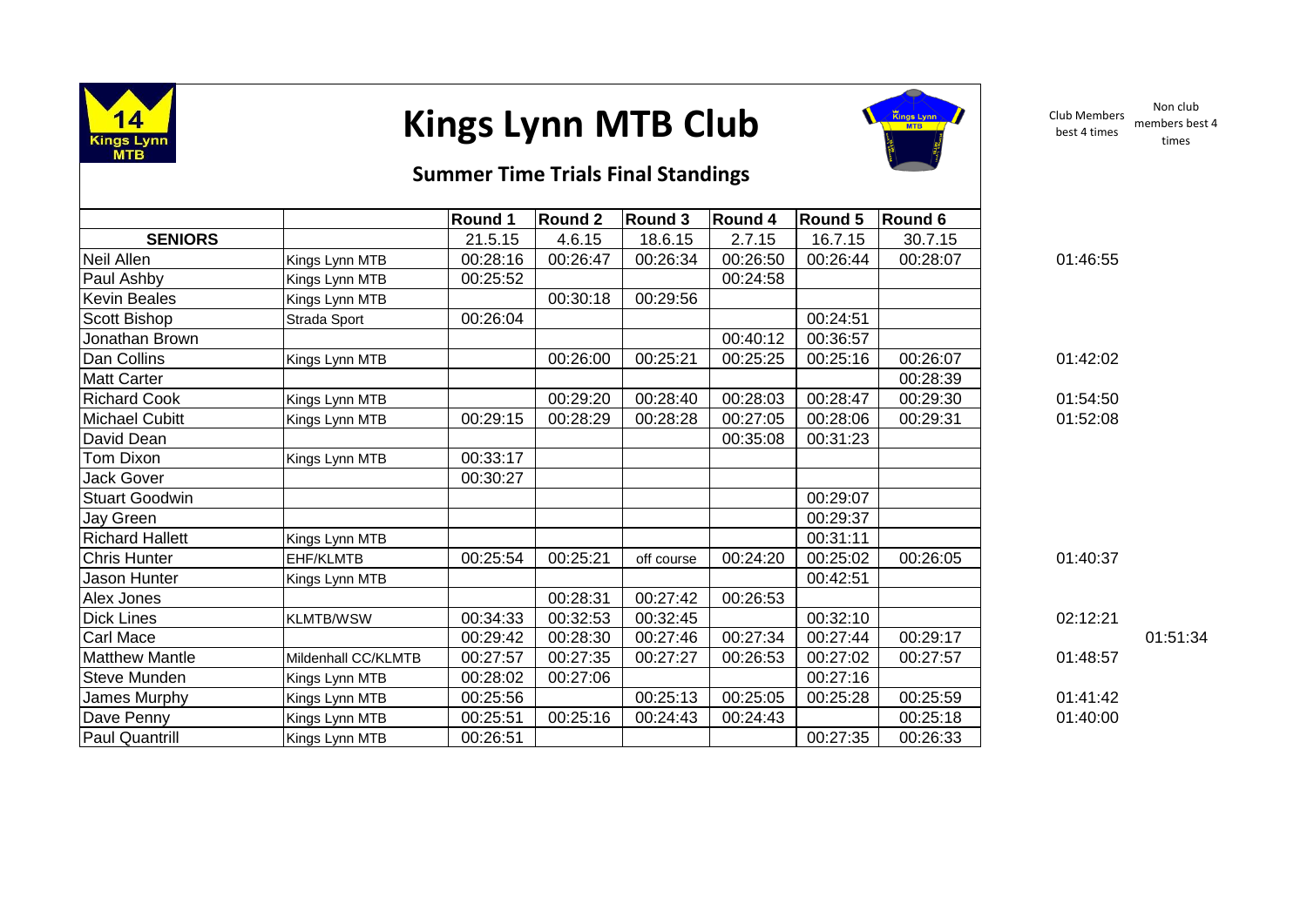| lan Read            |                     |          |          |          |          | 00:33:17 |          |          |          |
|---------------------|---------------------|----------|----------|----------|----------|----------|----------|----------|----------|
| <b>G</b> Richmond   |                     |          |          |          | 00:32:42 |          | 00:32:47 |          |          |
| <b>Russell Rout</b> | Kings Lynn MTB      | 00:26:44 | 00:26:01 | 00:26:00 |          | 00:26:01 |          | 01:44:46 |          |
| Jonny Sayer         | Kings Lynn MTB      | 00:30:57 | 00:30:22 | 00:29:46 |          | 00:29:09 |          | 02:00:14 |          |
| <b>Roger Seals</b>  | Kings Lynn MTB      | 00:37:36 | 00:35:18 | 00:35:36 | 00:34:06 | 00:34:28 | 00:34:57 | 02:18:49 |          |
| <b>Glyn Smith</b>   | Kings Lynn MTB      | 00:36:17 |          |          |          |          |          |          |          |
| <b>Rob Smithers</b> | Kings Lynn MTB      | 00:25:15 | 00:24:57 |          |          |          |          |          |          |
| Oliver Truby        |                     |          |          |          |          |          | 00:35:47 |          |          |
| <b>Steve Twell</b>  | Kings Lynn MTB      | 00:29:41 | 00:29:12 | 00:28:47 | 00:28:43 | 00:28:15 | 00:29:32 | 01:54:57 |          |
| Adam Webster        | Kings Lynn MTB      | 00:35:34 | 00:32:52 | 00:32:12 | 00:31:40 | 00:32:07 | 00:34:15 | 02:08:51 |          |
| Tom Withers         |                     | 00:34:36 | 00:33:02 | 00:32:34 |          |          |          |          |          |
| Lee Woodcock        | <b>EHF Racing</b>   | 00:25:14 | 00:24:16 | 00:24:33 | 00:24:41 | 00:23:54 | 00:26:05 |          | 01:37:24 |
| <b>LADIES</b>       |                     |          |          |          |          |          |          |          |          |
| Diane Mantle        | Mildenhall CC/KLMTB | 00:47:24 |          | 00:43:19 |          |          |          |          |          |
| Em Quantrill        | Kings Lynn MTB      | 00:31:45 | 00:29:11 | 00:28:34 | 00:28:10 | 00:28:13 | 00:28:50 | 01:53:47 |          |
| Emma Thompson       | <b>KLCC</b>         |          |          |          |          |          |          |          |          |
| <b>UNDER 16</b>     |                     |          |          |          |          |          |          |          |          |
| Josh Murad          | <b>EHF Racing</b>   |          |          | 00:28:35 |          |          | 00:29:23 |          |          |
| <b>JUNIORS</b>      |                     |          |          |          |          |          |          |          |          |
| Colin Mantle        | Midenhall CC/KLMTB  | 00:40:48 | 00:37:15 | 00:38:40 | 00:38:54 | 00:38:29 | 00:38:14 | 02:32:38 |          |
|                     |                     |          |          |          |          |          |          |          |          |